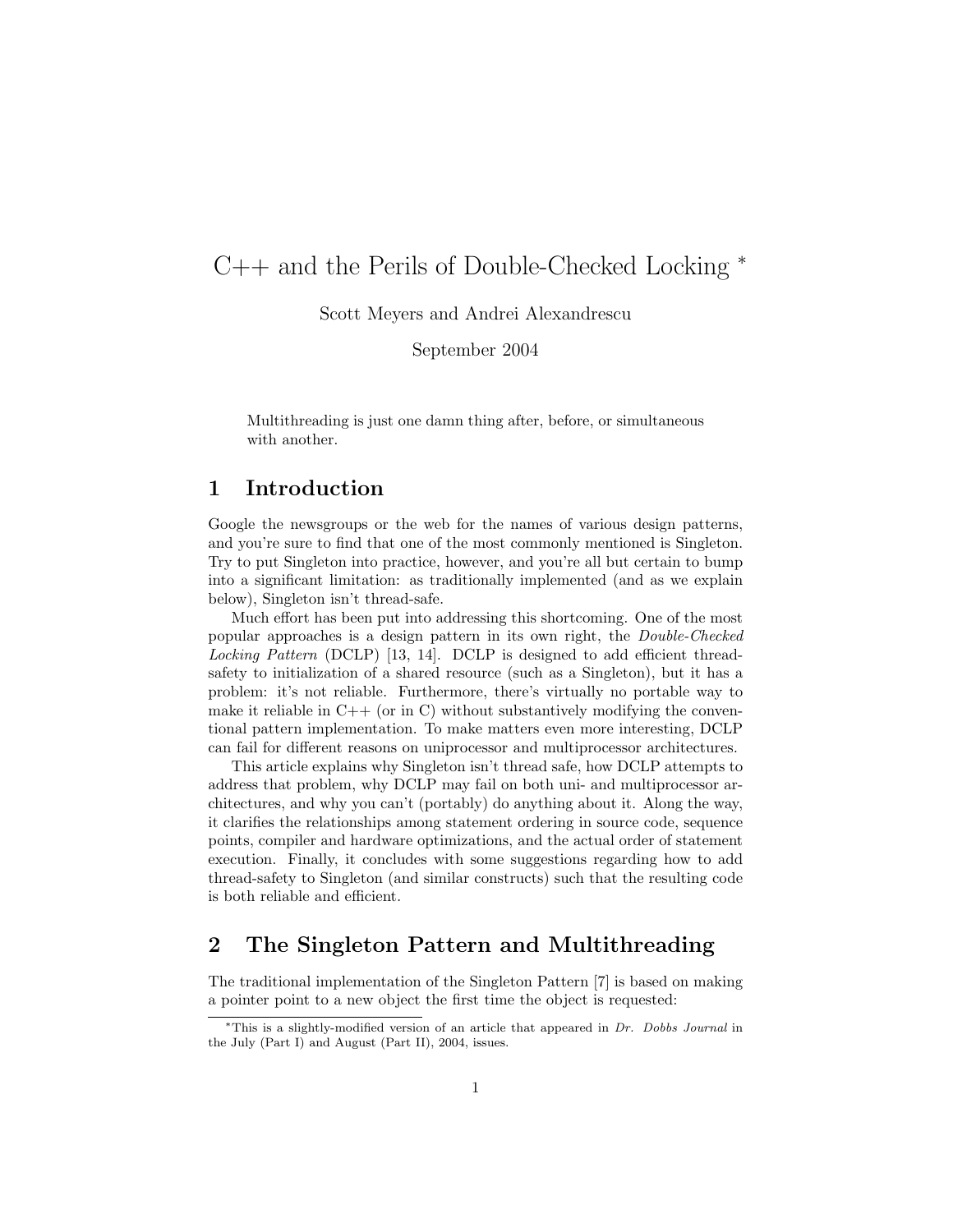```
1 // from the header file
2 class Singleton {
3 public:
4 static Singleton* instance();
5 ...
6 private:
7 static Singleton* pInstance;
8 };
9
10 // from the implementation file
11 Singleton* Singleton::pInstance = 0;
12
13 Singleton* Singleton::instance() {
14 if (pInstance == 0) {
15 pInstance = new Singleton;
16 }
17 return pInstance;
18 }
```
In a single-threaded environment, this generally works fine, though interrupts can be problematic. If you are in Singleton::instance, receive an interrupt, and invoke Singleton::instance from the handler, you can see how you'd get into trouble. Interrupts aside, however, this implementation works fine in a single-threaded environment.

Unfortunately, this implementation is not reliable in a multithreaded environment. Suppose that Thread A enters the instance function, executes through Line 14, and is then suspended. At the point where it is suspended, it has just determined that pInstance is null, i.e., that no Singleton object has yet been created.

Thread  $B$  now enters instance and executes Line 14. It sees that pInstance is null, so it proceeds to Line 15 and creates a Singleton for pInstance to point to. It then returns pInstance to instance's caller.

At some point later, Thread A is allowed to continue running, and the first thing it does is move to Line 15, where it conjures up another Singleton object and makes pInstance point to it. It should be clear that this violates the meaning of a singleton, as there are now two Singleton objects.

Technically, Line 11 is where pInstance is initialized, but for practical purposes, it's Line 15 that makes it point where we want it to, so for the remainder of this article, we'll treat Line 15 as the point where pInstance is initialized.

Making the classic Singleton implementation thread safe is easy. Just acquire a lock before testing pInstance:

```
Singleton* Singleton::instance() {
 Lock lock; // acquire lock (params omitted for simplicity)
 if (pInstance == 0) {
   pInstance = new Singleton;
 }
```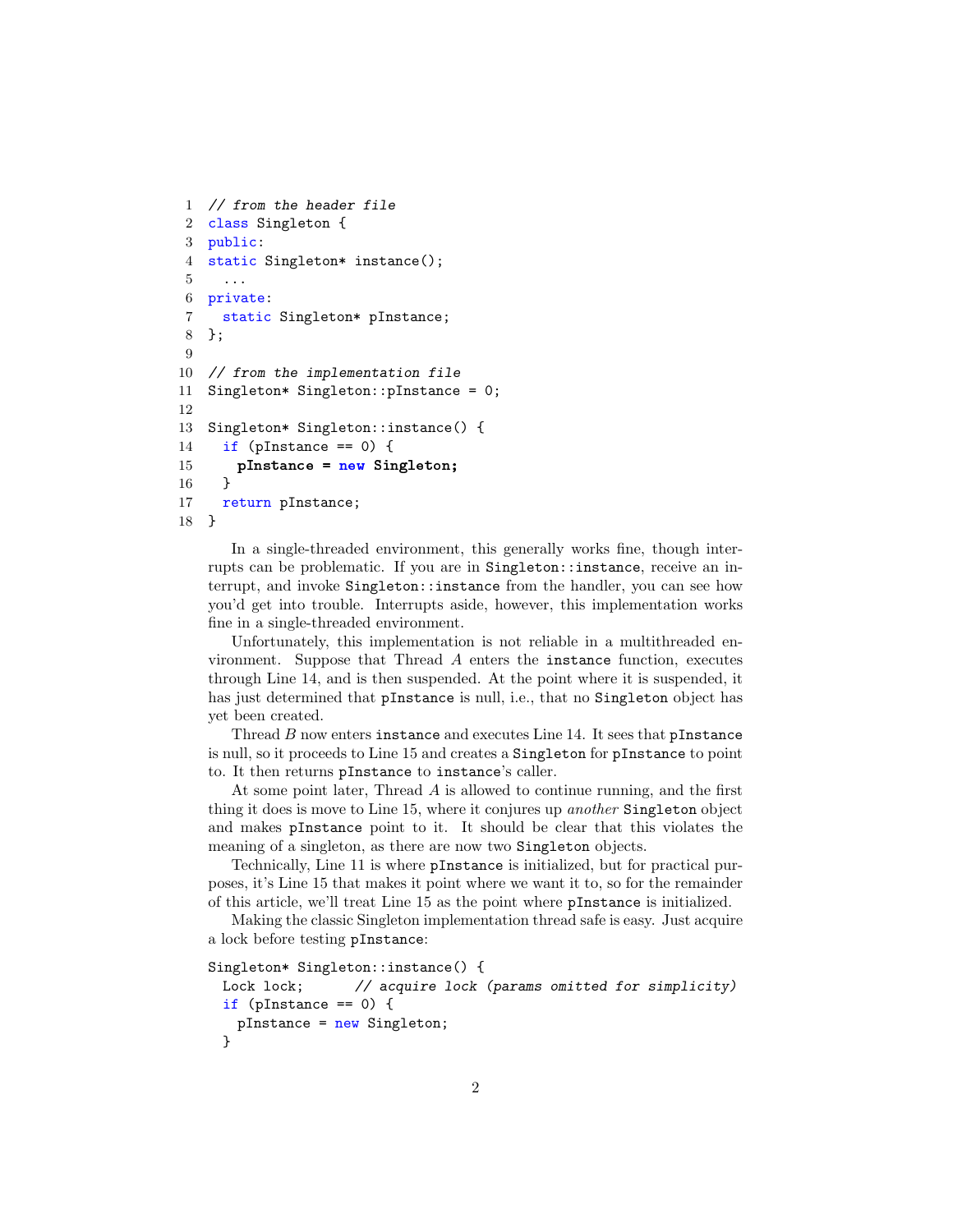return pInstance; } // release lock (via Lock destructor)

The downside to this solution is that it may be expensive. Each access to the Singleton requires acquisition of a lock, but in reality, we need a lock only when initializing pInstance. That should occur only the first time instance is called. If instance is called  $n$  times during the course of a program run, we need the lock only for the first call. Why pay for  $n$  lock acquisitions when you know that  $n-1$  of them are unnecessary? DCLP is designed to prevent you from having to.

## 3 The Double-Checked Locking Pattern

The crux of DCLP is the observation that most calls to instance will see that pInstance is non-null, hence not even try to initialize it. Therefore, DCLP tests pInstance for nullness before trying to acquire a lock. Only if the test succeeds (i.e., if pInstance has not yet been initialized) is the lock acquired, and after that the test is performed again to make sure pInstance is still null (hence the name *double-checked* locking). The second test is necessary, because, as we just saw, it is possible that another thread happened to initialize pInstance between the time pInstance was first tested and the time the lock was acquired.

Here's the classic DCLP implementation[13, 14]:

```
Singleton* Singleton::instance() {
 if (pInstance == 0) { // 1st test
   Lock lock;
   if (pInstance == 0) { // 2nd testpInstance = new Singleton;
   }
 }
 return pInstance;
}
```
The papers defining DCLP discuss some implementation issues (e.g., the importance of volatile-qualifying the singleton pointer and the impact of separate caches on multiprocessor systems, both of which we address below; as well as the need to ensure the atomicity of certain reads and writes, which we do not discuss in this article), but they fail to consider a much more fundamental problem, that of ensuring that the machine instructions executed during DCLP are executed in an acceptable order. It is this fundamental problem we focus on here.

## 4 DCLP and Instruction Ordering

Consider again the line that initializes pInstance:

pInstance = new Singleton;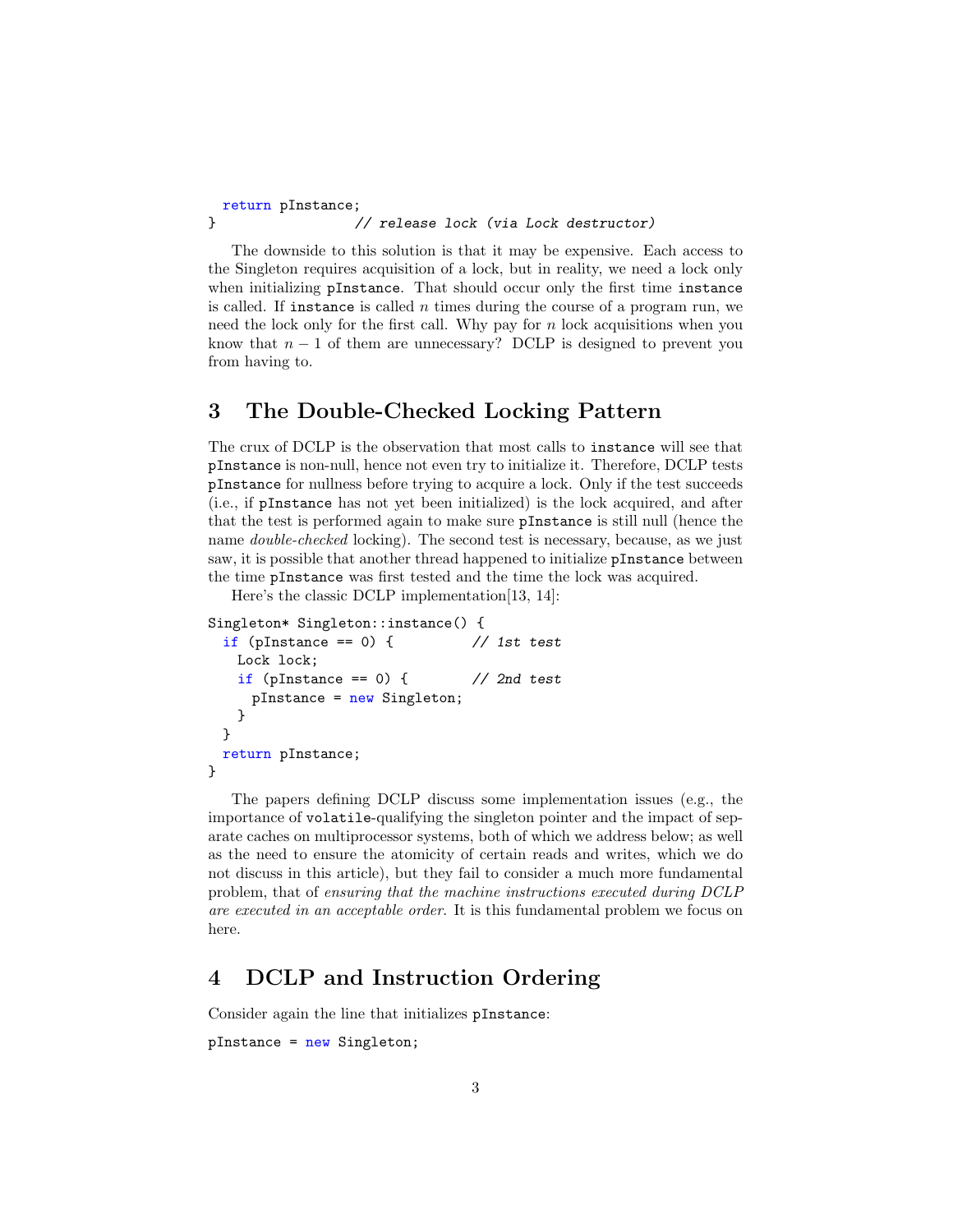This statement causes three things to happen:

Step 1: Allocate memory to hold a Singleton object.

Step 2: Construct a Singleton object in the allocated memory.

Step 3: Make pInstance point to the allocated memory.

Of critical importance is the observation that compilers are not constrained to perform these steps in this order! In particular, compilers are sometimes allowed to swap steps 2 and 3. Why they might want to do that is a question we'll address in a moment. For now, let's focus on what happens if they do.

Consider the following code, where we've expanded pInstance's initialization line into the three constituent tasks we mentioned above and where we've merged steps 1 (memory allocation) and 3 (pInstance assignment) into a single statement that precedes step 2 (Singleton construction). The idea is not that a human would write this code. Rather, it's that a compiler might generate code equivalent to this in response to the conventional DCLP source code (shown earlier) that a human would write.

```
Singleton* Singleton::instance() {
```

```
if (pInstance == 0) {
   Lock lock;
   if (pInstance == 0) {
    pInstance = // Step 3
      operator new(sizeof(Singleton)); // Step 1
    new (pInstance) Singleton; // Step 2
   }
 }
 return pInstance;
}
```
In general, this is not a valid translation of the original DCLP source code, because the Singleton constructor called in step 2 might throw an exception, and if an exception is thrown, it's important that pInstance not yet have been modified. That's why, in general, compilers cannot move step 3 above step 2. However, there are conditions under which this transformation is legitimate. Perhaps the simplest such condition is when a compiler can prove that the Singleton constructor cannot throw (e.g., via post-inlining flow analysis), but that is not the only condition. Some constructors that throw can also have their instructions reordered such that this problem arises.

Given the above translation, consider the following sequence of events:

- Thread A enters instance, performs the first test of pInstance, acquires the lock, and executes the statement made up of steps 1 and 3. It is then suspended. At this point pInstance is non-null, but no Singleton object has yet been constructed in the memory pInstance points to.
- Thread B enters instance, determines that pInstance is non-null, and returns it to instance's caller. The caller then dereferences the pointer to access the Singleton that, oops, has not yet been constructed.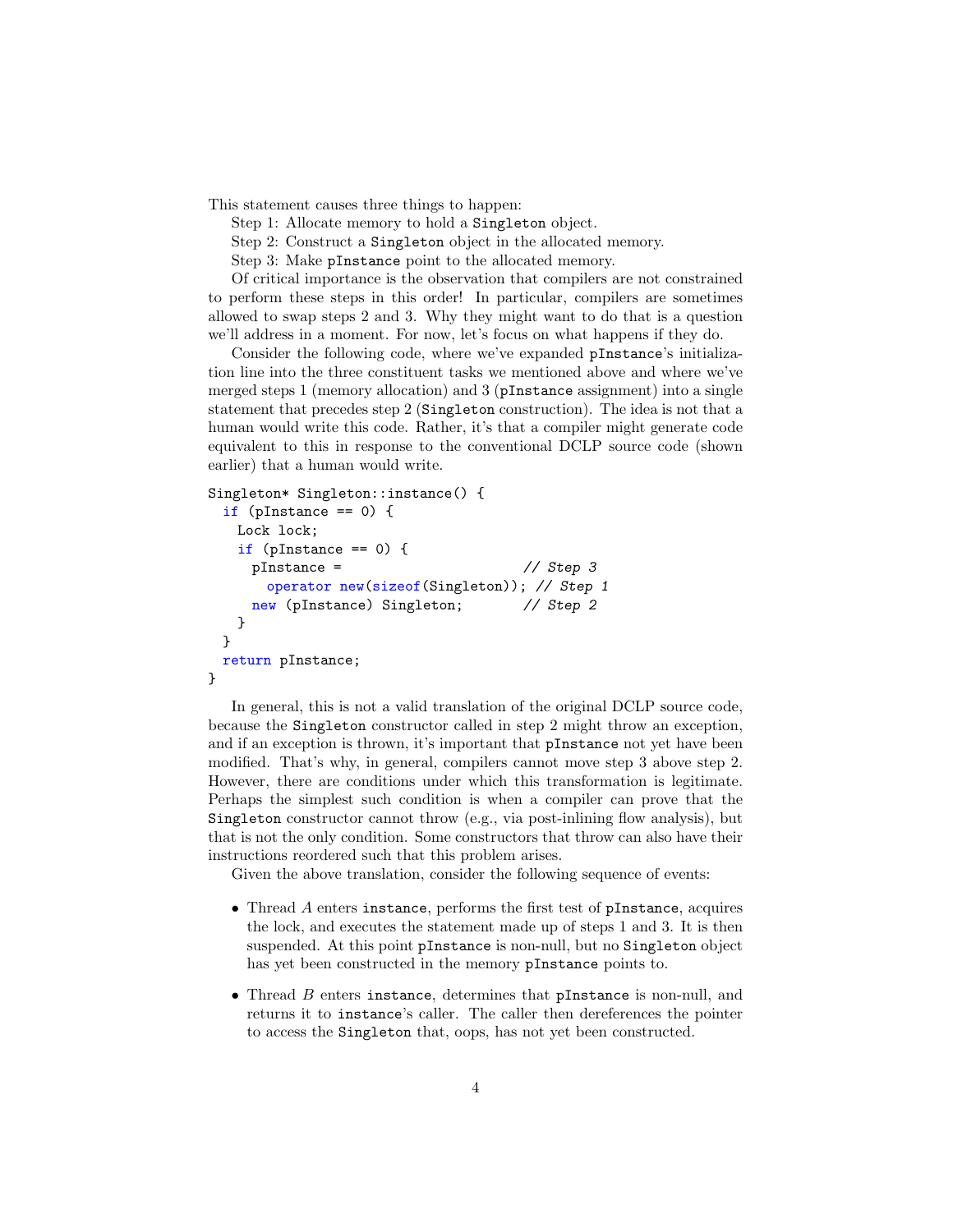DCLP will work only if steps 1 and 2 are completed before step 3 is performed, but there is no way to express this constraint in C or  $C_{++}$ . That's the dagger in the heart of DCLP: we need to define a constraint on relative instruction ordering, but our languages give us no way to express the constraint.

Yes, the C and  $C++$  standards [16, 15] do define *sequence points*, which define constraints on the order of evaluation. For example, paragraph 7 of Section 1.9 of the  $C_{++}$  standard encouragingly states:

At certain specified points in the execution sequence called sequence points, all side effects of previous evaluations shall be complete and no side effects of subsequent evaluations shall have taken place.

Furthermore, both standards state that a sequence point occurs at the end of each statement. So it seems that if you're just careful with how you sequence your statements, everything falls into place.

Oh, Odysseus, don't let thyself be lured by sirens' voices; for much trouble is waiting for thou and thy mates!

Both standards define correct program behavior in terms of the observable behavior of an abstract machine. But not everything about this machine is observable. For example, consider this simple function:

```
void Foo() {
 int x = 0, y = 0; // Statement 1
 x = 5; \frac{7}{5} Statement 2
 y = 10; // Statement 3
 printf("%d, \frac{d}{d}", x, y); // Statement 4
}
```
This function looks silly, but it might plausibly be the result of inlining some other functions called by Foo.

In both C and C++, the standards guarantee that Foo will print " $5,10$ ", so we know that that will happen. But that's about the extent of what we're guaranteed, hence of what we know. We don't know whether statements 1-3 will be executed at all, and in fact a good optimizer will get rid of them. If statements 1-3 are executed, we know that statement 1 will precede statements 2-4 and assuming that the call to printf isn't inlined and the result further optimized we know that statement 4 will follow statements 1-3, but we know *nothing* about the relative ordering of statements 2 and 3. Compilers might choose to execute statement 2 first, statement 3 first, or even to execute them both in parallel, assuming the hardware has some way to do it. Which it might well have. Modern processors have a large word size and several execution units. Two or more arithmetic units are common. (For example, the Pentium 4 has three integer ALUs, PowerPC's G4e has four, and Itanium has six.) Their machine language allows compilers to generate code that yields parallel execution of two or more instructions in a single clock cycle.

Optimizing compilers carefully analyze and reorder your code so as to execute as many things at once as possible (within the constraints on observable behavior). Discovering and exploiting such parallelism in regular serial code is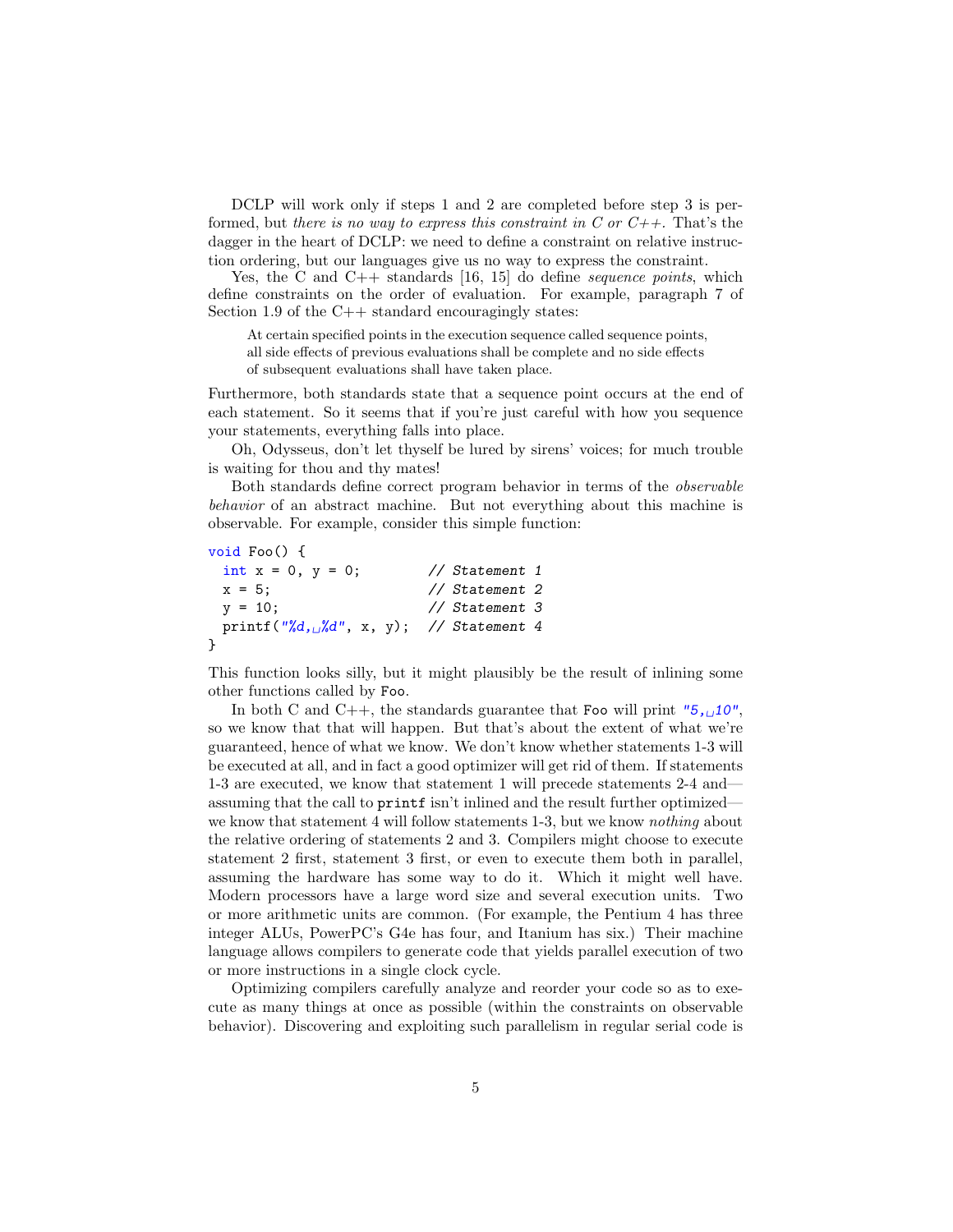the single most important reason for rearranging code and introducing out-oforder execution. But it's not the only reason. Compilers (and linkers) might also reorder instructions to avoid spilling data from a register, to keep the instruction pipeline full, to perform common subexpression elimination, and to reduce the size of the generated executable [4].

When performing these kinds of optimizations, compilers and linkers for C and C++ are constrained only by the dictates of observable behavior on the abstract machines defined by the language standards, and—this is the important bit—those abstract machines are implicitly single threaded. As languages, neither C nor  $C_{++}$  have threads, so compilers don't have to worry about breaking threaded programs when they are optimizing. It should therefore not surprise you that they sometimes do.

That being the case, how can one write C and C++ multithreaded programs that actually work? By using system-specific libraries defined for that purpose. Libraries like Posix threads (pthreads) [6] give precise specifications for the execution semantics of various synchronization primitives. These libraries impose restrictions on the code that library-conformant compilers are permitted to generate, thus forcing such compilers to emit code that respects the execution ordering constraints on which those libraries depend. That's why threading packages have parts written in assembler or issue system calls that are themselves written in assembler (or in some unportable language): you have to go outside standard C and  $C_{++}$  to express the ordering constraints that multithreaded programs require. DCLP tries to get by using only language constructs. That's why DCLP isn't reliable.

As a rule, programmers don't like to be pushed around by their compilers. Perhaps you are such a programmer. If so, you may be tempted to try to outsmart your compiler by adjusting your source code so that pInstance remains unchanged until after Singleton's construction is complete. For example, you might try inserting use of a temporary variable:

```
Singleton* Singleton::instance() {
 if (pInstance == 0) {
   Lock lock;
   if (pInstance == 0) {
     Singleton* temp = new Singleton; // initialize to temp
     pInstance = temp; // assign temp to pInstance
   }
 }
 return pInstance;
}
```
In essence, you've just fired the opening salvo in a war of optimization. Your compiler wants to optimize. You don't want it to, at least not here. But this is not a battle you want to get into. Your foe is wiley and sophisticated, imbued with strategems dreamed up over decades by people who do nothing but think about this kind of thing all day long, day after day, year after year. Unless you write optimizing compilers yourself, they are *way* ahead of you. In this case,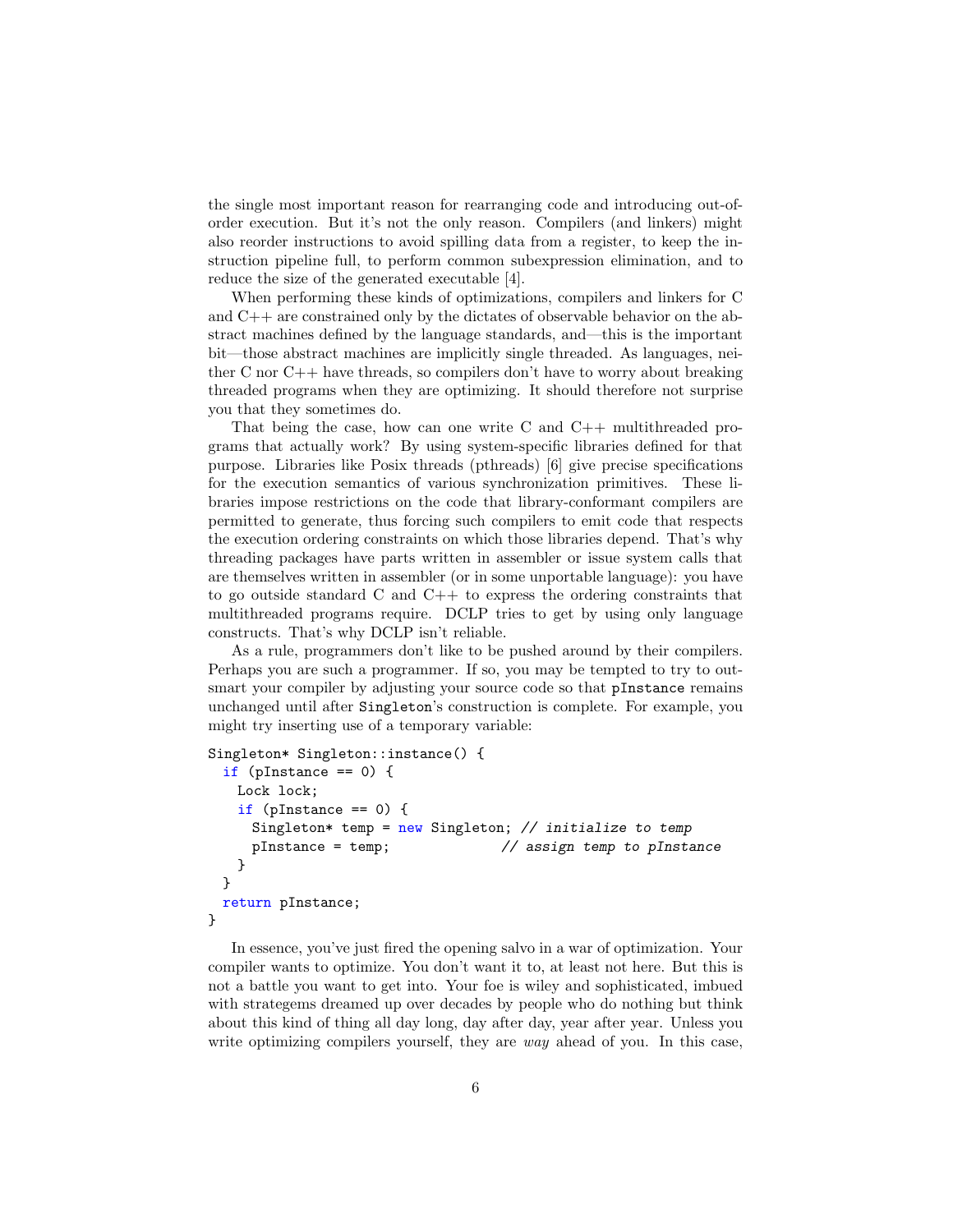for example, it would be a simple matter for the compiler to apply dependence analysis to determine that temp is an unnecessary variable, hence to eliminate it, thus treating your carefully crafted "unoptimizable" code if it had been written in the traditional DCLP manner. Game over. You lose.

If you reach for bigger ammo and try moving temp to a larger scope (say by making it file static), the compiler can still perform the same analysis and come to the same conclusion. Scope, schmope. Game over. You lose.

So you call for backup. You declare temp extern and define it in a separate translation unit, thus preventing your compiler from seeing what you are doing. Alas for you, some compilers have the optimizing equivalent of night-vision goggles: they perform interprocedural analysis, discover your ruse with temp, and again they optimize it out of existence. Remember, these are optimizing compilers. They're supposed to track down unnecessary code and eliminate it. Game over. You lose.

So you try to disable inlining by defining a helper function in a different file, thus forcing the compiler to assume that the constructor might throw an exception and therefore delay the assignment to pInstance. Nice try, but some build environments perform link-time inlining followed by more code optimizations [5, 11, 4]. GAME OVER. YOU LOSE.

Nothing you do can alter the fundamental problem: you need to be able to specify a constraint on instruction ordering, and your language gives you no way to do it.

#### 5 Almost Famous: The volatile Keyword

The desire for specific instruction ordering makes many wonder whether the volatile keyword might be of help with multithreading in general and with DCLP in particular. In this section, we restrict our attention to the semantics of volatile in C++, and we further restrict our discussion to its impact on DCLP. For a broader discussion of volatile, see the accompanying sidebar.

Section 1.9 of the  $C++$  standard [15] includes this information (emphasis ours):

The observable behavior of the  $|C|$  abstract machine is its sequence of reads and writes to volatile data and calls to library I/O functions.

Accessing an object designated by a volatile lvalue, modifying an object, calling a library I/O function, or calling a function that does any of those operations are all side effects, which are changes in the state of the execution environment.

In conjunction with our earlier observations that (1) the Standard guarantees that all side effects will have taken place when sequence points are reached and  $(2)$  a sequence point occurs at the end of each C++ statement, it would seem that all we need to do to ensure correct instruction order is to volatile-qualify the appropriate data and to sequence our statements carefully.

Our earlier analysis shows that pInstance needs to be declared volatile, and in fact this point is made in the papers on DCLP[13, 14]. However, Sherlock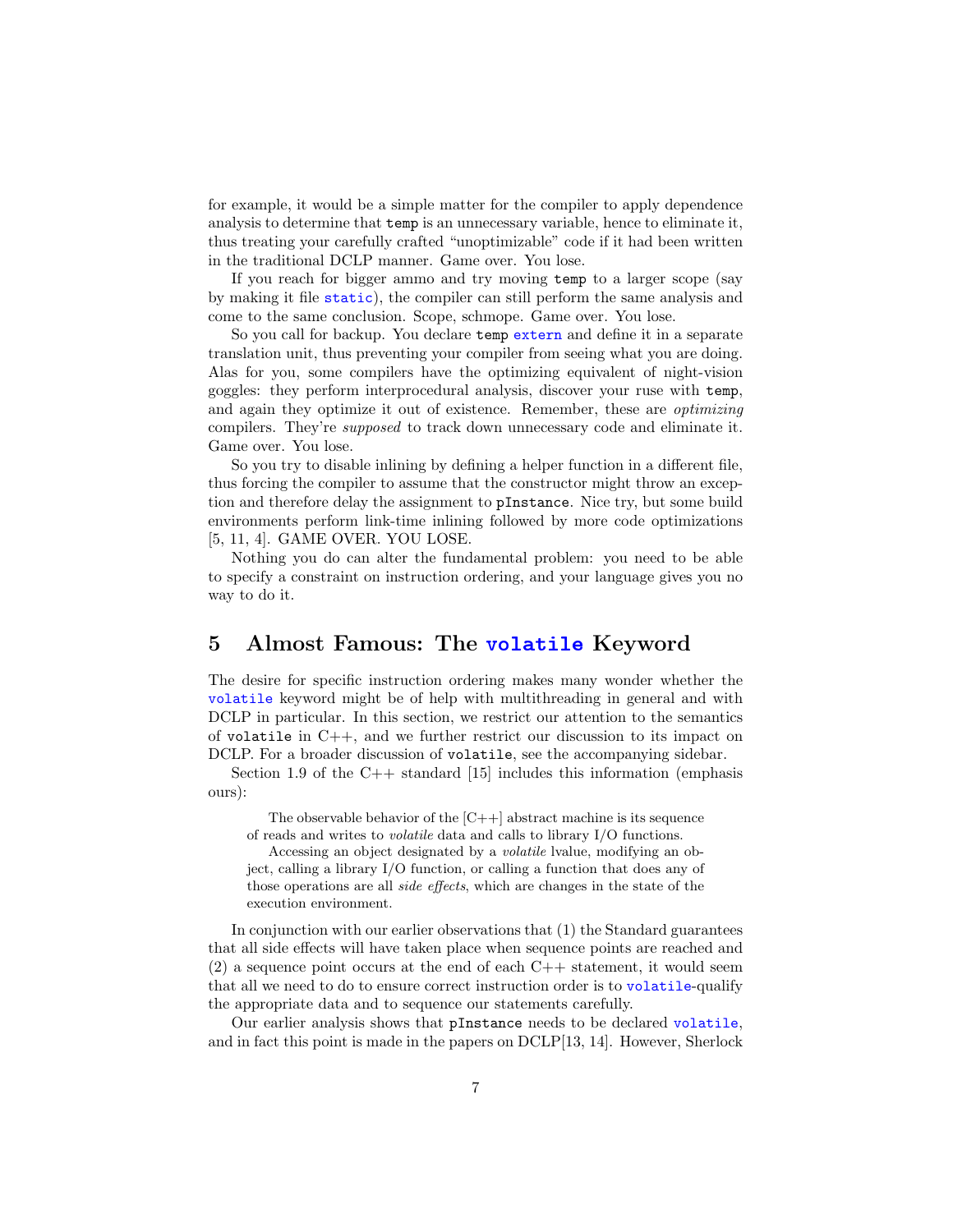Holmes would certainly notice that, in order to ensure correct instruction order, the Singleton object itself must be also volatile. This is not noted in the original DCLP papers, and that's an important oversight.

To appreciate how declaring pInstance alone volatile is insufficient, consider this:

```
class Singleton {
public:
static Singleton* instance();
 ...
private:
 static Singleton* volatile pInstance; // volatile added
 int x;
 Singleton() : x(5) {}
};
// from the implementation file
Singleton* volatile Singleton::pInstance = 0;
Singleton* Singleton::instance() {
 if (pInstance == 0) {
   Lock lock;
   if (pInstance == 0) {
     Singleton* volatile temp = new Singleton; // volatile added
     pInstance = temp;
   }
 }
 return pInstance;
}
```
After inlining the constructor, the code looks like this:

```
if (pInstance == 0) {
 Lock lock;
 if (pInstance == 0) {
   Singleton* volatile temp =
     static_cast<Singleton*>(operator new(sizeof(Singleton)));
   temp->x = 5; // inlined Singleton constructor
   pInstance = temp;
 }
}
```
Though temp is volatile, \*temp is not, and that means that temp- $>x \sin't$ , either. Because we now understand that assignments to non-volatile data may sometimes be reordered, it is easy to see that compilers could reorder  $temp->x$ 's assignment with regard to the assignment to pInstance. If they did, pInstance would be assigned before the data it pointed to had been initialized, leading again to the possibility that a different thread would read an uninitialized x.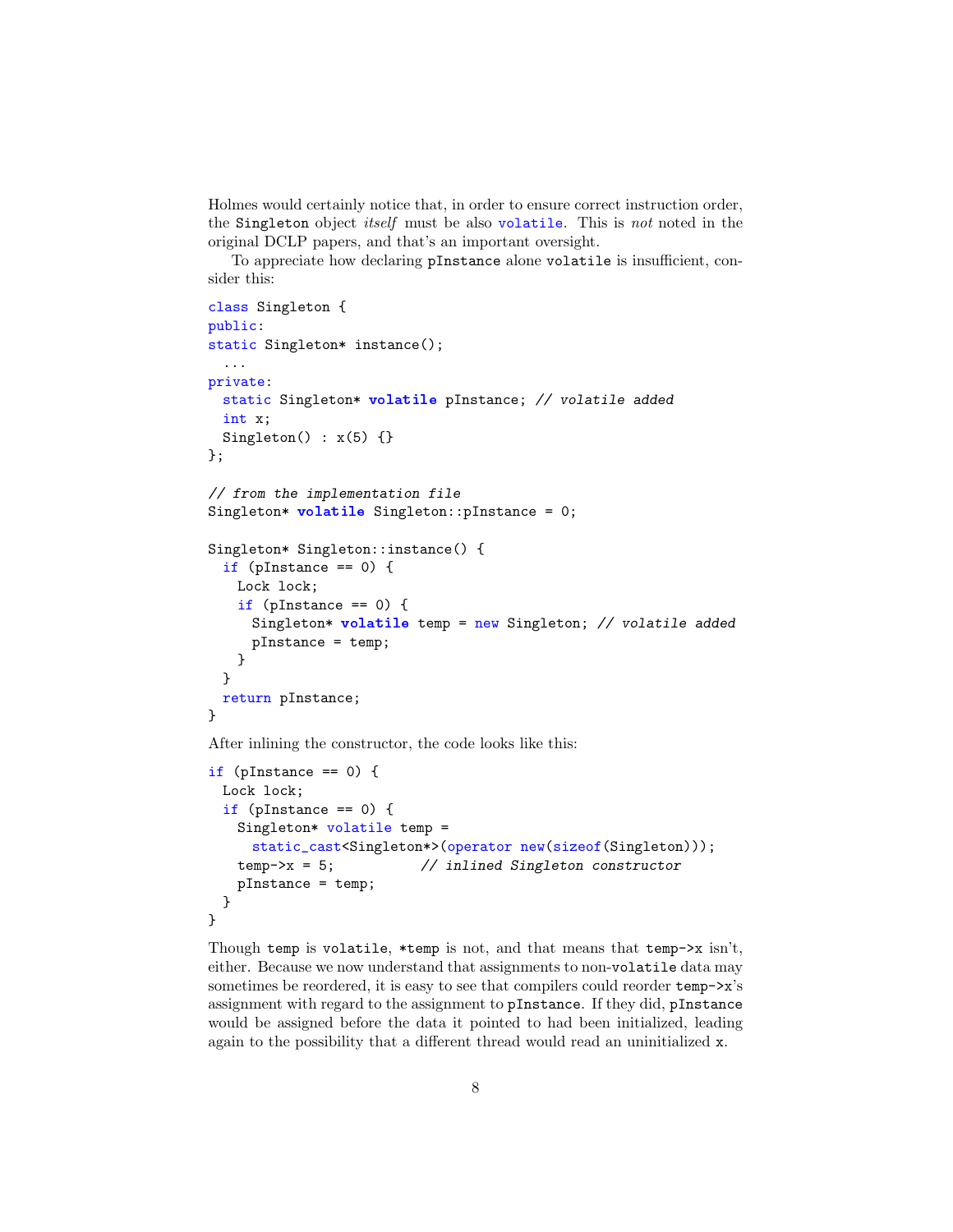An appealing-looking treatment for this disease would be to volatilequalify \*pInstance as well as pInstance itself, yielding a glorified version of Singleton where all pawns are painted volatile:

```
class Singleton {
public:
static volatile Singleton* volatile instance();
  ...
private:
 // one more volatile added
 static volatile Singleton* volatile pInstance;
};
// from the implementation file
volatile Singleton* volatile Singleton::pInstance = 0;
volatile Singleton* volatile Singleton::instance() {
 if (pInstance == 0) {
   Lock lock;
   if (pInstance == 0) {
     // one more volatile added
     volatile Singleton* volatile temp =
       new volatile Singleton;
     pInstance = temp;
   }
 }
 return pInstance;
}
```
(At this point, one might reasonably wonder why Lock isn't also declared volatile. After all, it's critical that the lock be initialized before we try to write to pInstance or temp. Well, Lock comes from a threading library, so we can assume it either dictates enough restrictions in its specification or embeds enough magic in its implementation to work without needing volatile. This is the case with all threading libraries that we know of. In essence, use of entities (e.g., objects, functions, etc.) from threading libraries leads to the imposition of "hard sequence points" in a program—sequence points that apply to all threads. For purposes of this article, we assume that such "hard sequence points" act as firm barriers to instruction reordering during code optimization: instructions corresponding to source statements preceding use of the library entity in the source code may not be moved after the instructions corresponding to use of the entity, and instructions corresponding to source statements following use of such entities in the source code may not be moved before the instructions corresponding to their use. Real threading libraries impose less draconian restrictions, but the details are not important for purposes of our discussion here.)

One might hope that the above fully volatile-qualified code would be guar-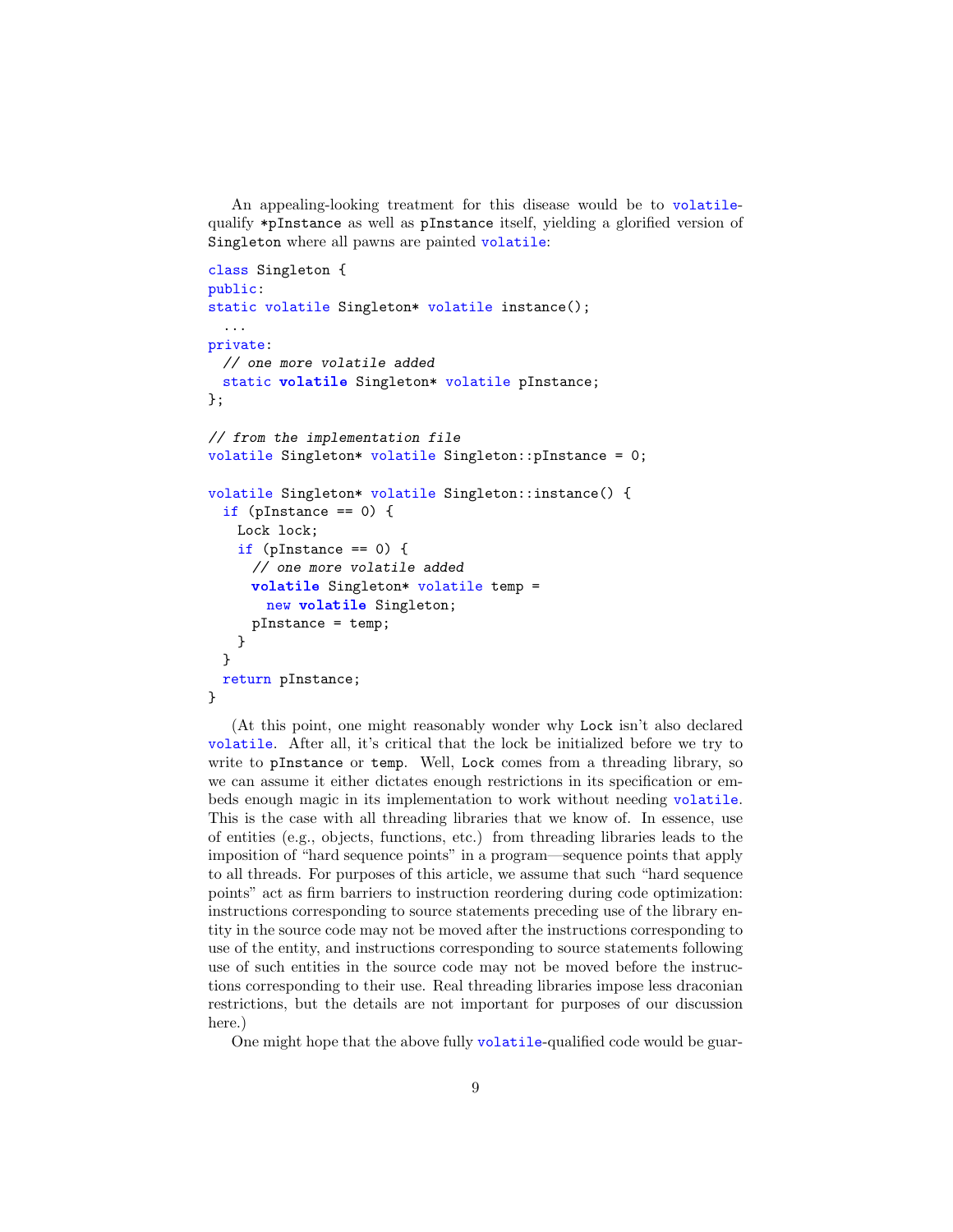anteed by the Standard to work correctly in a multithreaded environment, but it may fail for two reasons.

First, the Standard's constraints on observable behavior are only for an abstract machine defined by the Standard, and that abstract machine has no notion of multiple threads of execution. As a result, though the Standard prevents compilers from reordering reads and writes to volatile data within a thread, it imposes no constraints at all on such reorderings across threads. At least that's how most compiler implementers interpret things. As a result, in practice, many compilers may generate thread-unsafe code from the source above. If your multithreaded code works properly with volatile and doesn't work without, then either your C++ implementation carefully implemented volatile to work with threads (less likely), or you simply got lucky (more likely). Either case, your code is not portable.

Second, just as const-qualified objects don't become const until their constructors have run to completion, volatile-qualified objects become volatile only upon exit from their constructors. In the statement

```
volatile Singleton* volatile temp = new volatile Singleton;
```
the object being created doesn't become volatile until the expression

```
new volatile Singleton;
```
has run to completion, and that means that we're back in a situation where instructions for memory allocation and object initialization may be arbitrarily reordered.

This problem is one we can address, albeit somewhat awkwardly. Within the Singleton constructor, we use casts to temporarily add "volatileness" to each data member of the Singleton object as it is initialized, thus preventing relative movement of the instructions performing the initializations. For example, here's the Singleton constructor written in this way. (To simplify the presentation, we've used an assignment to give Singleton::x its first value instead of a member initialization list, as we did in the code above. This change has no effect on any of the issues we're addressing here.)

```
Singleton()
{
 static_cast<volatile int\&>(x) = 5; // note cast to volatile
}
```
After inlining this function in the version of Singleton where pInstance is properly volatile-qualified, we get

```
class Singleton {
public:
 static Singleton* instance();
  ...
```
private: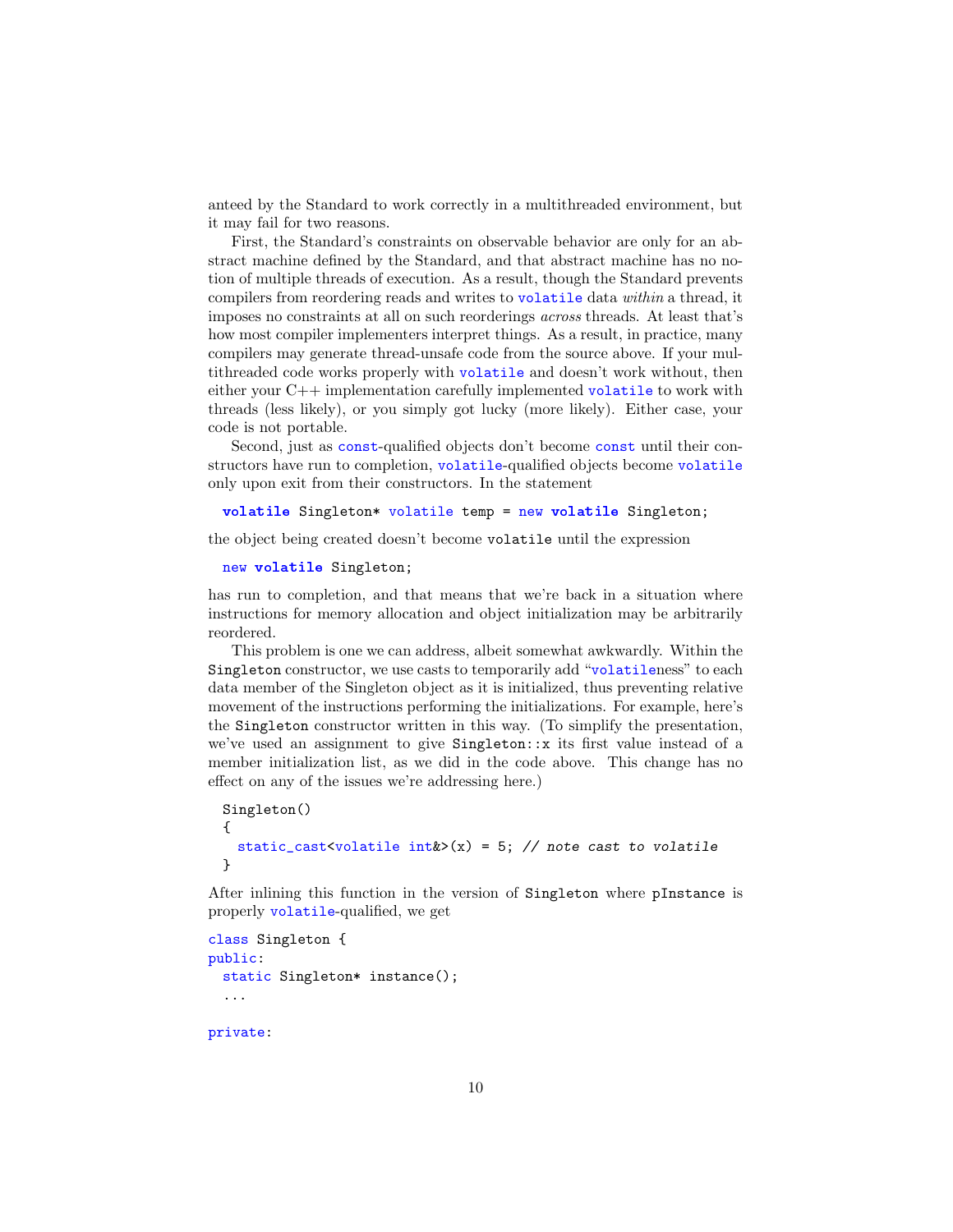```
static Singleton* volatile pInstance;
 int x;
  ...
};
Singleton* Singleton::instance()
{
 if (pInstance == 0) {
   Lock lock;
   if (pInstance == 0) {
     Singleton* volatile temp =
       static_cast<Singleton*>(operator new(sizeof(Singleton)));
     static_cast<volatile int&>(temp->x) = 5;
     pInstance = temp;
   }
 }
}
```
Now the assignment to x must precede the assignment to pInstance, because both are volatile.

Unfortunately, this all does nothing to address the first problem:  $C++$ 's abstract machine is single-threaded, and C++ compilers may choose to generate thread-unsafe code from source like the above, anyway. Otherwise, lost optimization opportunities lead to too big an efficiency hit. After all the discussion, we're back to square one. But wait, there's more. More processors.

## 6 DCLP on Multiprocessor Machines

Suppose you're on a machine with multiple processors, each of which has its own memory cache, but all of which share a common memory space. Such an architecture needs to define exactly how and when writes performed by one processor propagate to the shared memory and thus become visible to other processors. It is easy to imagine situations where one processor has updated the value of a shared variable in its own cache, but the updated value has not yet been flushed to main memory, much less loaded into the other processors' caches. Such inter-cache inconsistencies in the value of a shared variable is known as the cache coherency problem.

Suppose processor  $A$  modifies the memory for shared variable  $x$  and then later modifies the memory for shared variable y. These new values must be flushed to main memory so that other processors will see them. However, it can be more efficient to flush new cache values in increasing address order, so if y's address precedes x's, it is possible that y's new value will be written to main memory before x's is. If that happens, other processors may see y's value change before x's.

Such a possibility is a serious problem for DCLP. Correct Singleton initialization requires that the Singleton be initialized and that pInstance be updated to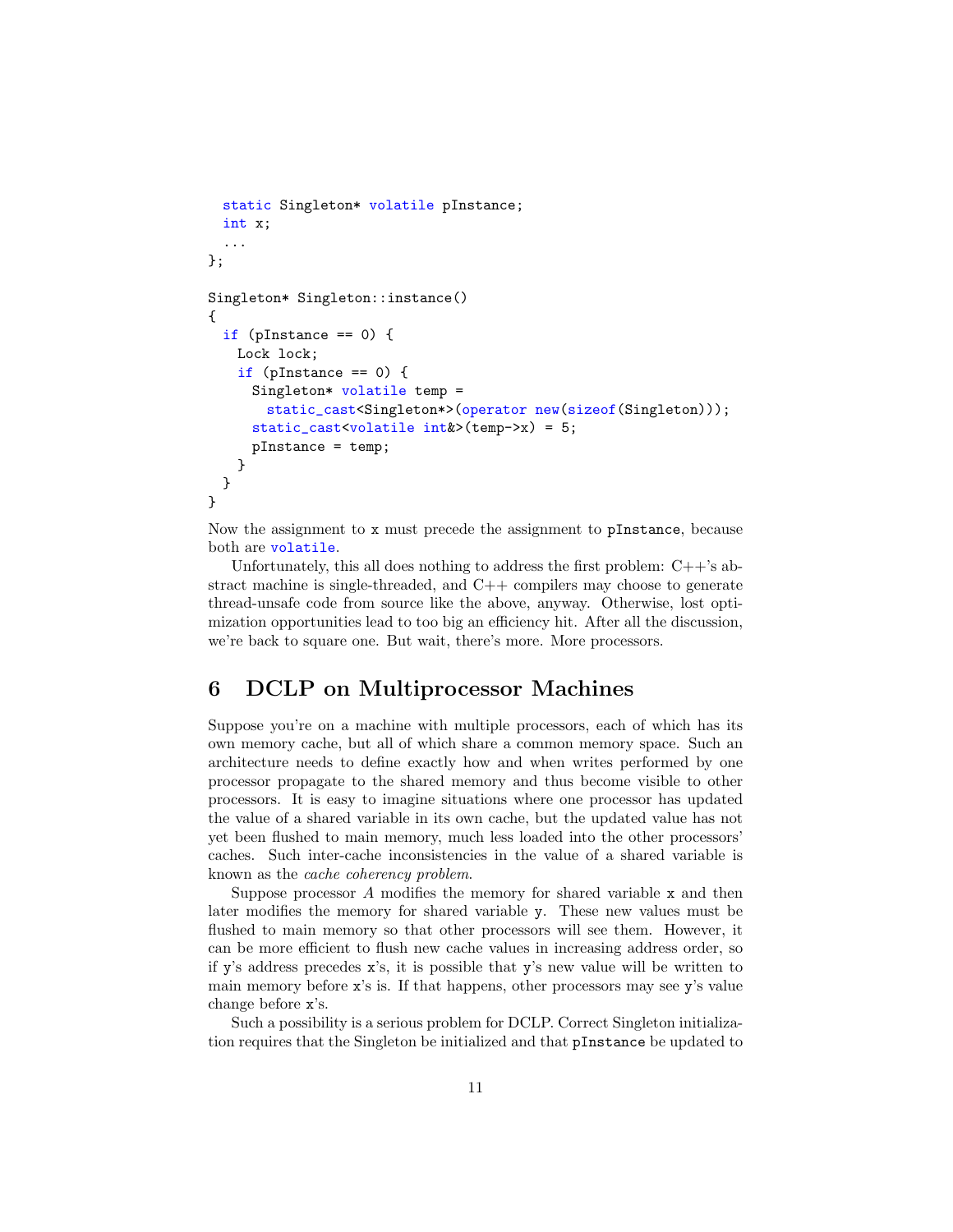be non-null and that these operations be seen to occur in this order. If a thread on processor A performs step 1 and then step 2, but a thread on processor B sees step 2 as having been performed before step 1, the thread on processor B may again refer to an uninitialized Singleton.

The general solution to cache coherency problems is to use memory barriers (i.e., fences): instructions recognized by compilers, linkers, and other optimizing entities that constrain the kinds of reorderings that may be performed on reads and writes of shared memory in multiprocessor systems. In the case of DCLP, we need to use memory barriers to ensure that pInstance isn't seen to be nonnull until writes to the Singleton have been completed. Here's pseudocode that closely follows an example given in [1]. We show only placeholders for the statements that insert memory barriers, because the actual code is platformspecific (typically in assembler).

```
Singleton* Singleton::instance () {
```

```
Singleton* tmp = pInstance;
```

```
... // insert memory barrier
 if (tmp == 0) {
   Lock lock;
   tmp = pInstance;
   if (tmp == 0) {
     tmp = new Singleton;
                          // insert memory barrier
     pInstance = tmp;
   }
 }
 return tmp;
}
```
Arch Robison (author of [12], but this is from personal communication) points out that this is overkill:

Technically, you don't need full bidirectional barriers. The first barrier must prevent downwards migration of Singleton's construction (by another thread); the second barrier must prevent upwards migration of pInstance's initialization. These are called "acquire" and "release" operations, and may yield better performance than full barriers on hardware (such as Itainum) that makes the distinction.

Still, this is an approach to implementing DCLP that should be reliable, provided you're running on a machine that supports memory barriers. All machines that can reorder writes to shared memory support memory barriers in one form or another. Interestingly, this same approach works just as well in a uniprocessor setting. This is because memory barriers also act as hard sequence points that prevent the kinds of instruction reorderings that can be so troublesome.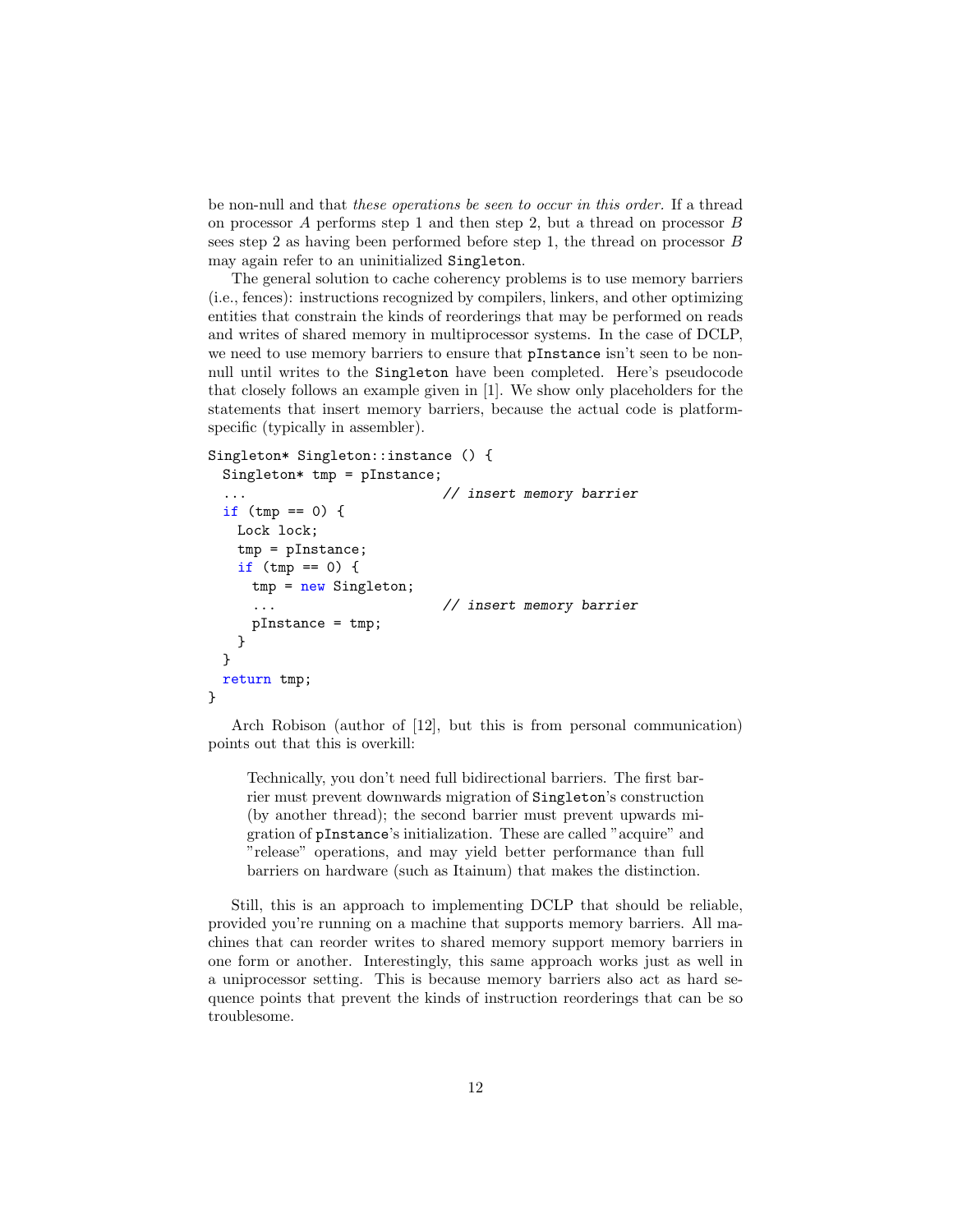#### 7 Conclusions and DCLP Alternatives

There are several lessons to be learned here. First, remember that timeslicebased parallelism on a uniprocessor is not the same as true parallelism across multiple processors. That's why a thread-safe solution for a particular compiler on a uniprocessor architecure may not be thread-safe on a multiprocessor architecture, not even if you stick with the same compiler. (This is a general observation. It's not specific to DCLP.)

Second, though DCLP isn't intrinsically tied to Singleton, use of Singleton tends to lead to a desire to "optimize" thread-safe access via DCLP. You should therefore be sure to avoid implementing Singleton with DCLP. If you (or your clients) are concerned about the cost of locking a synchronization object every time instance is called, you can advise clients to minimize such calls by caching the pointer that instance returns. For example, suggest that instead of writing code like this,

```
Singleton::instance()->transmogrify();
Singleton::instance()->metamorphose();
Singleton::instance()->transmute();
```
clients do things this way:

```
Singleton* const instance =
 Singleton::instance(); \frac{1}{2} // cache instance pointer
instance->transmogrify();
instance->metamorphose();
instance->transmute();
```
One interesting way to apply this idea is to encourge clients to make a single call to instance at the beginning of each thread that needs access to the singleton object, caching the returned pointer in thread-local storage. Code employing this technique thus pays for only a single lock access per thread.

Before recommending caching of the result of calling instance, it's generally a good idea to verify that this really leads to a significant performance gain. Use a lock from a threading library to ensure thread-safe Singleton initialization, then do timing studies to see if the cost is truly something worth worrying about.

Third, avoid using a lazily-initialized Singleton unless you really need it. The classic Singleton implementation is based on not initializing a resource until that resource is requested. An alternative is to use eager initialization instead, i.e., to initialize a resource at the beginning of the program run. Because multithreaded programs typically start running as a single thread, this approach can push some object initializations into the single-threaded startup portion of the code, thus eliminating the need to worry about threading during the initialization. In many cases, initializing a singleton resource during single-threaded program startup (e.g., prior to executing main) is the simplest way to offer fast, thread-safe singleton access.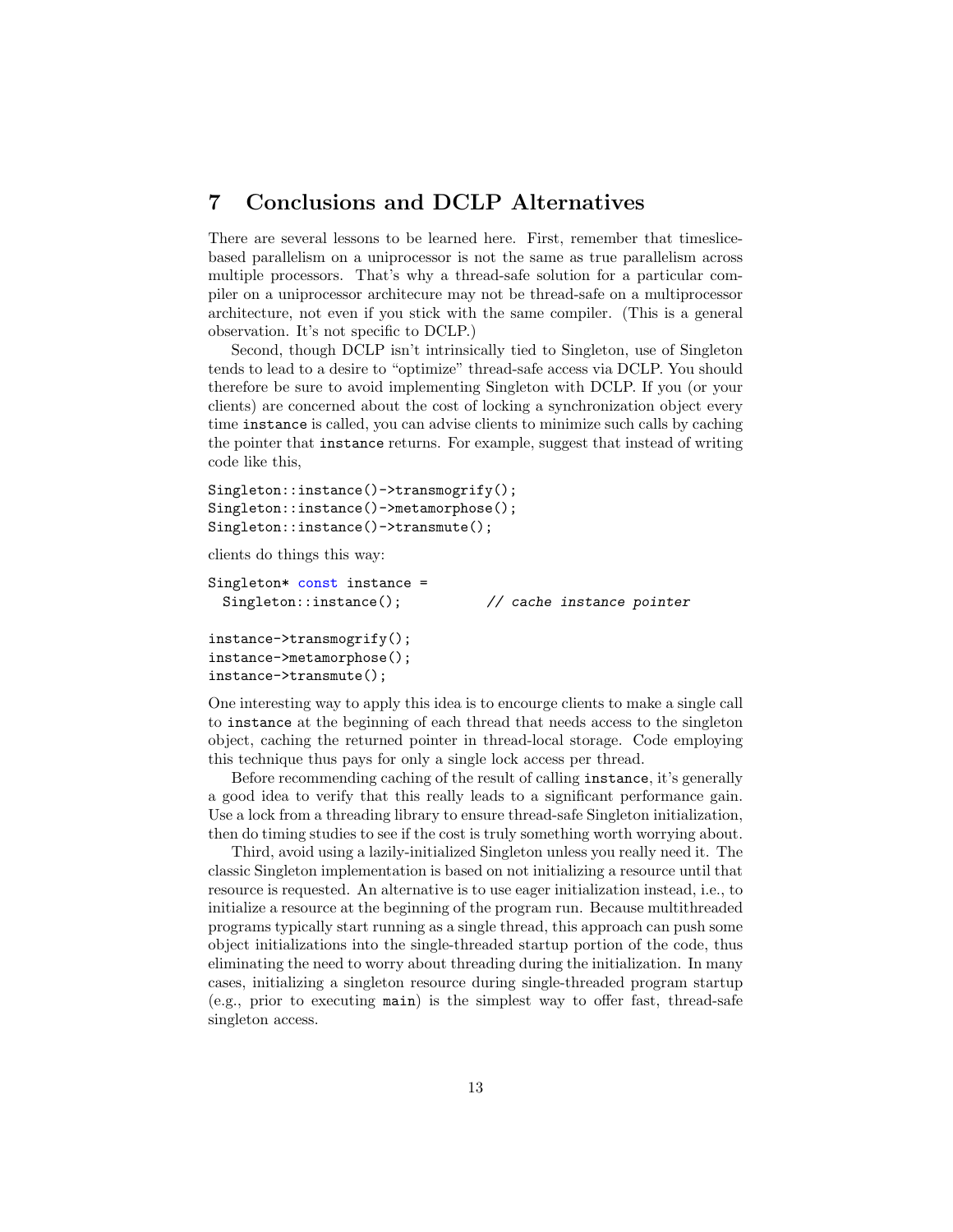A different way to employ eager initialization is to replace use of the Singleton Pattern with the Monostate Pattern [2]. Monostate, however, has different problems, especially when it comes to controlling the order of initialization of the nonlocal static objects that make up its state. Effective  $C_{++}$  [9] describes these problems and, ironically, suggests using a variant of Singleton to escape them. (The variant is not guaranteed to be thread safe[17].)

Another possibility is to replace a global singleton with one singleton per thread, then use thread-local storage for singleton data. This allows for lazy initialization without worrying about threading issues, but it also means that there may be more than one "singleton" in a multithreaded program.

Finally, DCLP and its problems in  $C++$  and C exemplify the inherent difficulty in writing thread-safe code in a language with no notion of threading (or any other form of concurrency). Multithreading considerations are pervasive, because they affect the very core of code generation. As Peter Buhr pointed out [3], the desire to keep multithreading out of the language and tucked away in libraries is a chimera. Do that, and either (1) the libraries will end up putting constraints on the way compilers generate code (as Pthreads already does) or (2) compilers and other code-generation tools will be prohibited from performing useful optimizations even on single-threaded code. You can pick only two of the troika formed by multithreading, a thread-unaware language, and optimized code generation. Java and the .NET CLI, for example, address the tension by introducing thread-awareness into the language and language infrastructure, respectively [8, 12].

### 8 Acknowledgements

Pre-publication drafts of this article were reviewed by Doug Lea, Kevlin Henney, Doug Schmidt, Chuck Allison, Petru Marginean, Hendrik Schober, David Brownell, Arch Robison, Bruce Leasure, and James Kanze. Their comments, insights, and explanations greatly improved the presentation of the paper and led us to our current understanding of DCLP, multithreading, instruction ordering, and compiler optimizations. After publication, we incorporated comments by Fedor Pikus, Lyman Epp, Al Stevens, Herb Sutter, and John Hicken.

#### 9 About the Authors

Scott Meyers has written three *Effective C++* books and is consulting editor for the Addison-Wesley Effective Software Development Series. His current interests focus on identifying fundamental principles for improving software quality. His web site is http://aristeia.com.

Andrei Alexandrescu is the author of *Modern C++ Design* and of numerous articles, most of which were written as a CUJ columnist. He pursues a Ph.D. degree at University of Washington, specializing in programming languages. His web site is http://moderncppdesign.com.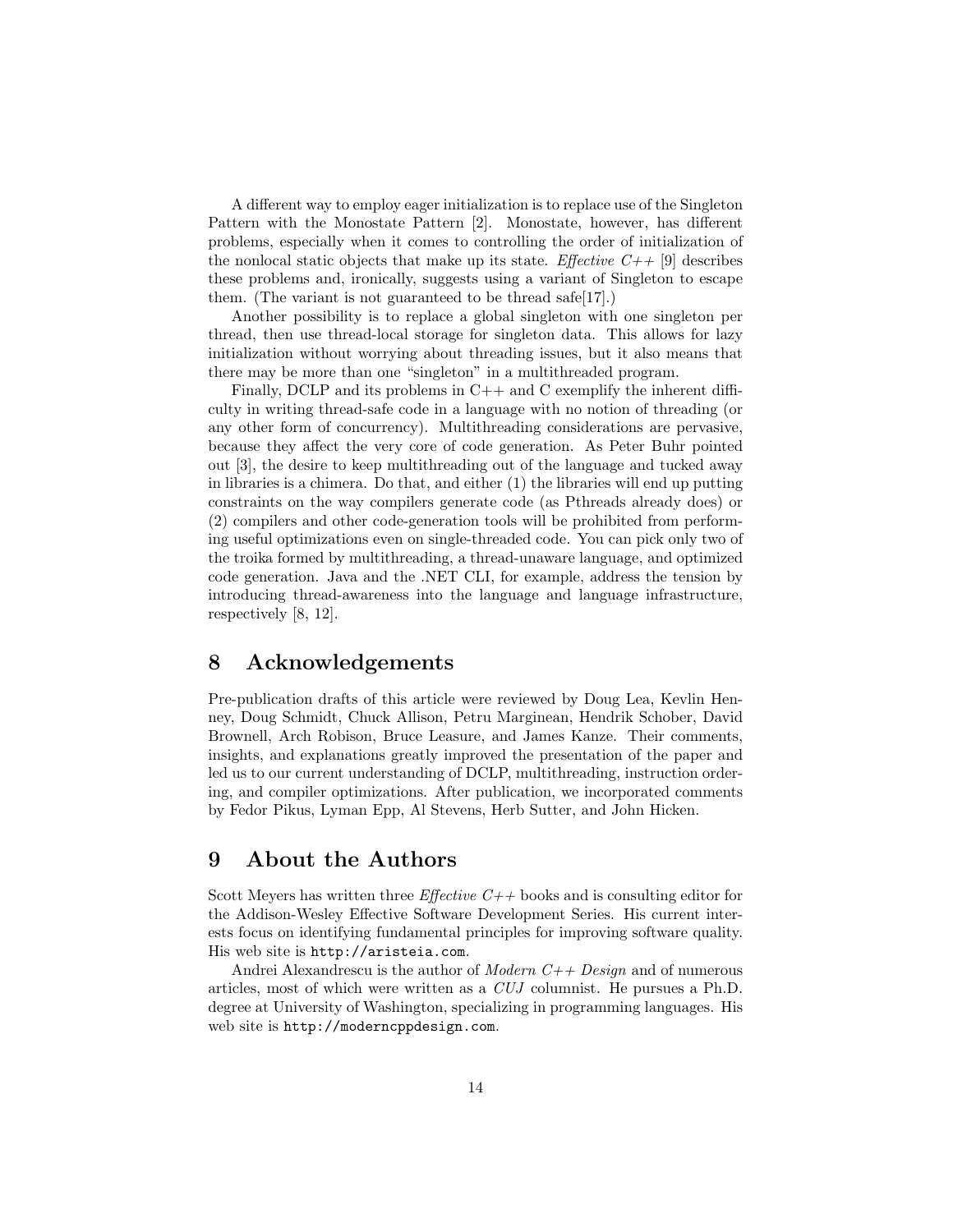## 10 [Sidebar] volatile: A Brief History

To find the roots of volatile, let's go back to the 1970s, when Gordon Bell (of PDP-11 fame) introduced the concept of memory-mapped I/O (MMIO). Before that, processors allocated pins and defined special instructions for performing port I/O. The idea behind MMIO is to use the same pins and instructions for both memory and port access. Hardware outside the processor intercepts specific memory addresses and transform them into I/O requests; so dealing with ports became simply reading from and writing to machine-specific memory addresses.

What a great idea. Reducing pin count is good—pins slow down signal, increase defect rate, and complicate packaging. Also, MMIO doesn't require special instructions for ports. Programs just use the memory, and the hardware takes care of the rest.

Or almost.

To see why MMIO needs volatile variables, let's consider the following code:

```
unsigned int *p = GetMagicAddress();
unsigned int a, b;
a = *p;b = *p;
```
If p refers to a port, a and b should receive two consecutive words read from that port. However, if p points to a bona fide memory location, then a and b load the same location twice and hence will compare equal. Compilers exploit this assumption in the copy propagation optimization that transforms the last line above into the more efficient:

 $b = a$ ;

Similarly, for the same p, a, and b, consider:

 $*p = a;$  $*p = b;$ 

The code writes two words to  $\ast_{p}$ , but the optimizer might assume that \*p is memory and perform the dead assignment elimination optimization by eliminating the first assignment. Clearly, this "optimization" would break the code. A similar situation can arise when a variable is modified by both mainline code and an interrupt service routine (ISR). What might appear to a compiler to be a redundant read or write might actually be necessary in order for the mainline code to communicate with an ISR.

So when dealing with some memory locations (e.g. memory mapped ports or memory referenced by ISRs), some optimizations must be suspended. volatile exists for specifying special treatment for such locations, specifically: (1) the content of a volatile variable is "unstable" (can change by means unknown to the compiler), (2) all writes to volatile data are "observable" so they must be executed religiously, and (3) all operations on volatile data are executed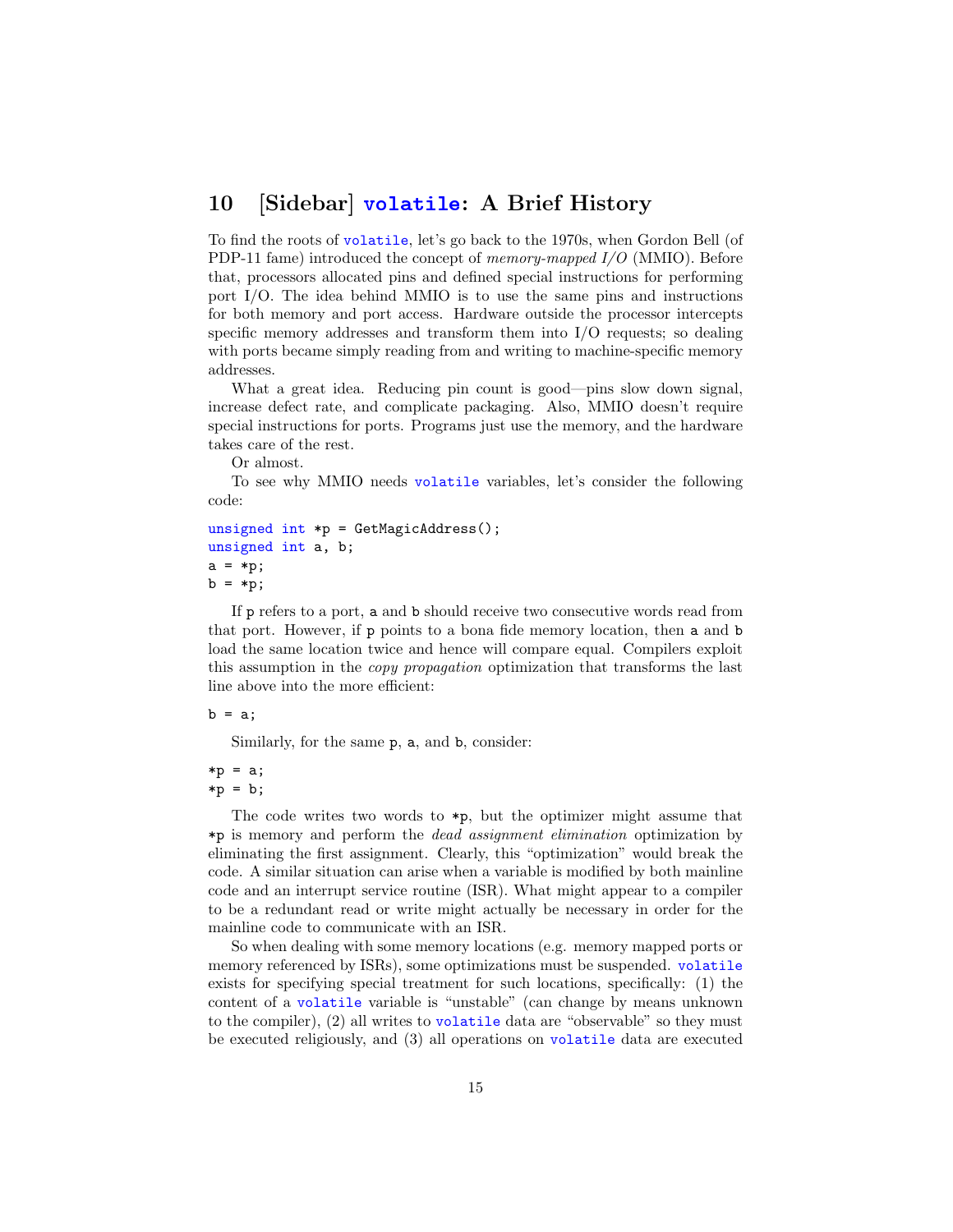in the sequence in which they appear in the source code. The first two rules ensure proper reading and writing. The last one allows implementation of I/O protocols that mix input and output. This is informally what  $C$  and  $C++s$ volatile guarantees.

Java took volatile a step further by guaranteeing the properties above across multiple threads. This was a very important step, but it wasn't enough to make volatile usable for thread synchronization: the relative ordering of volatile and non-volatile operations remained unspecified. This ommission forces many variables to be volatile to ensure proper ordering.

Java 1.5's volatile [10] has the more restrictive, but simpler, *acquire/release* semantics: any read of a volatile is guaranteed to occur *prior* to any memory reference (volatile or not) in the statements that follow, and any write to a volatile is guaranteed to occur after all memory references in the statements preceding it. .NET defines volatile to incorporate multithreaded semantics as well, which are very similar to the currently proposed Java semantics. We know of no similar work being done on C's or C++'s volatile.

## References

- [1] David Bacon, Joshua Bloch, Jeff Bogda, Cliff Click, Paul Hahr, Doug Lea, Tom May, Jan-Willem Maessen, John D. Mitchell, Kelvin Nilsen, Bill Pugh, and Emin Gun Sirer. The "Double-Checked Locking Pattern is Broken" Declaration. Available at http://www.cs.umd.edu/~pugh/java/ memoryModel/DoubleCheckedLocking.html.
- [2] Steve Ball and John Crawford. Monostate Classes: The Power of One.  $C_{+}$ + Report, May 1997. Reprinted in More  $C++$  Gems, Robert C. Martin, ed., Cambridge University Press, 2000.
- [3] Peter A. Buhr. Are Safe Concurrency Libraries Possible? Communications of the  $ACM$ ,  $38(2):117-120$ , 1995. Available at  $http://citesseer.nj.nec.$ com/buhr95are.html.
- [4] Bruno De Bus, Daniel Kaestner, Dominique Chanet, Ludo Van Put, and Bjorn De Sutter. Post-pass Compaction Techniques. Communications of the ACM,  $46(8):41-46$ , August 2003. ISSN 0001-0782. Available at http: //doi.acm.org/10.1145/859670.859696.
- [5] Robert Cohn, David Goodwin, P. Geoffrey Lowney, and Norman Rubin. Spike: An Optimizer for Alpha/NT Executables. Available at http://www.usenix.org/publications/library/proceedings/ usenix-nt97/presentations/goodwin/index.htm, August 1997.
- [6] IEEE Standard for Information Technology. Portable Operating System Interface (POSIX) — System Application Program Interface (API) Amendment 2: Threads Extension (C Language). ANSI/IEEE 1003.1c-1995, 1995.